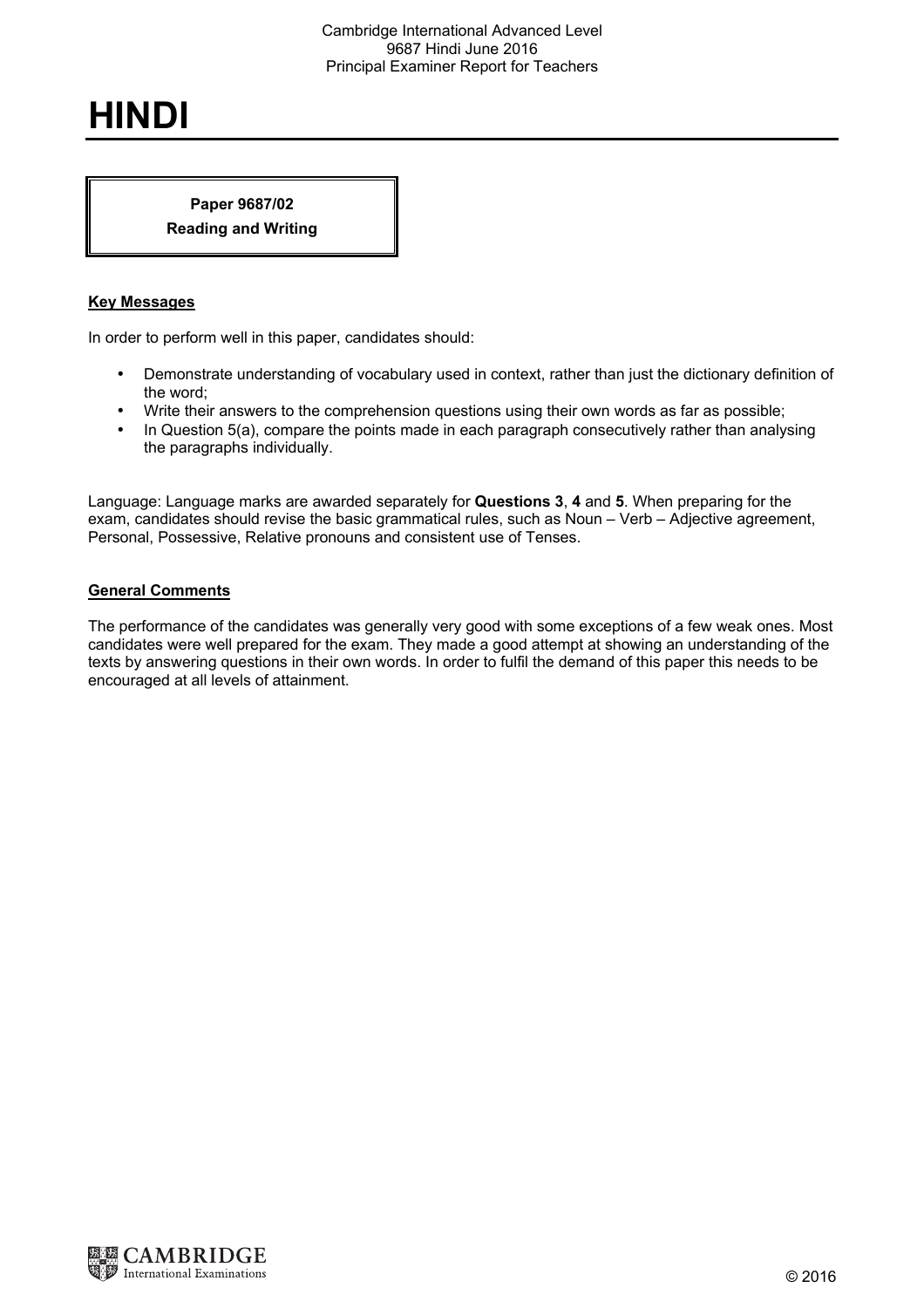## **Comments on Specific Questions**

## **Question 1**

All the five words were accessible to most candidates.

#### **Question 2**

There were some good sentences and a few were copied from the text. Candidates need to show their understanding of the given word/phrase by making meaningful sentences using their own words. नियंत्रण and विद्रोह were frequently confused with निमंत्रण and विरोध.

### **Questions 3 and 4**

Candidates have to retrieve information provided in the two texts. They are expected to show detailed engagement with the texts and show evidence of their understanding of the issues in their answers.

Both the topics were user friendly and relevant for young people**. Questions 3(a)**, **(b)** and **(c)** were well answered, but 3(d), रोजगार प्राप्ति में आने वाली कठिनाइयां and 3(e), मार्ग निर्देशन के लिए किशोर को किन दो चीजों की आवश्यकता है? were found to be more challenging. Some candidates resorted to lifting from the text.

### **Question 4**

This question was generally answered well. It is important to answer questions in the context of the text and not their personal experiences. **Question 4(d)** was at times misunderstood. It was about the young peoples' contributions in their grandparents' lives and not about the grandparents' contributions in young peoples' lives. Candidates need to read the question carefully to avoid such misunderstanding.

#### **Question 5(a)**

The overall performance in summarising the texts and responding to a focus was very good. There were some excellent examples of structured summary writing skills.

## **Question 5(b)**

Many candidates managed to express their views about the ways to bring the various generations together by writing about what each generation can do for it in a well thought out way.

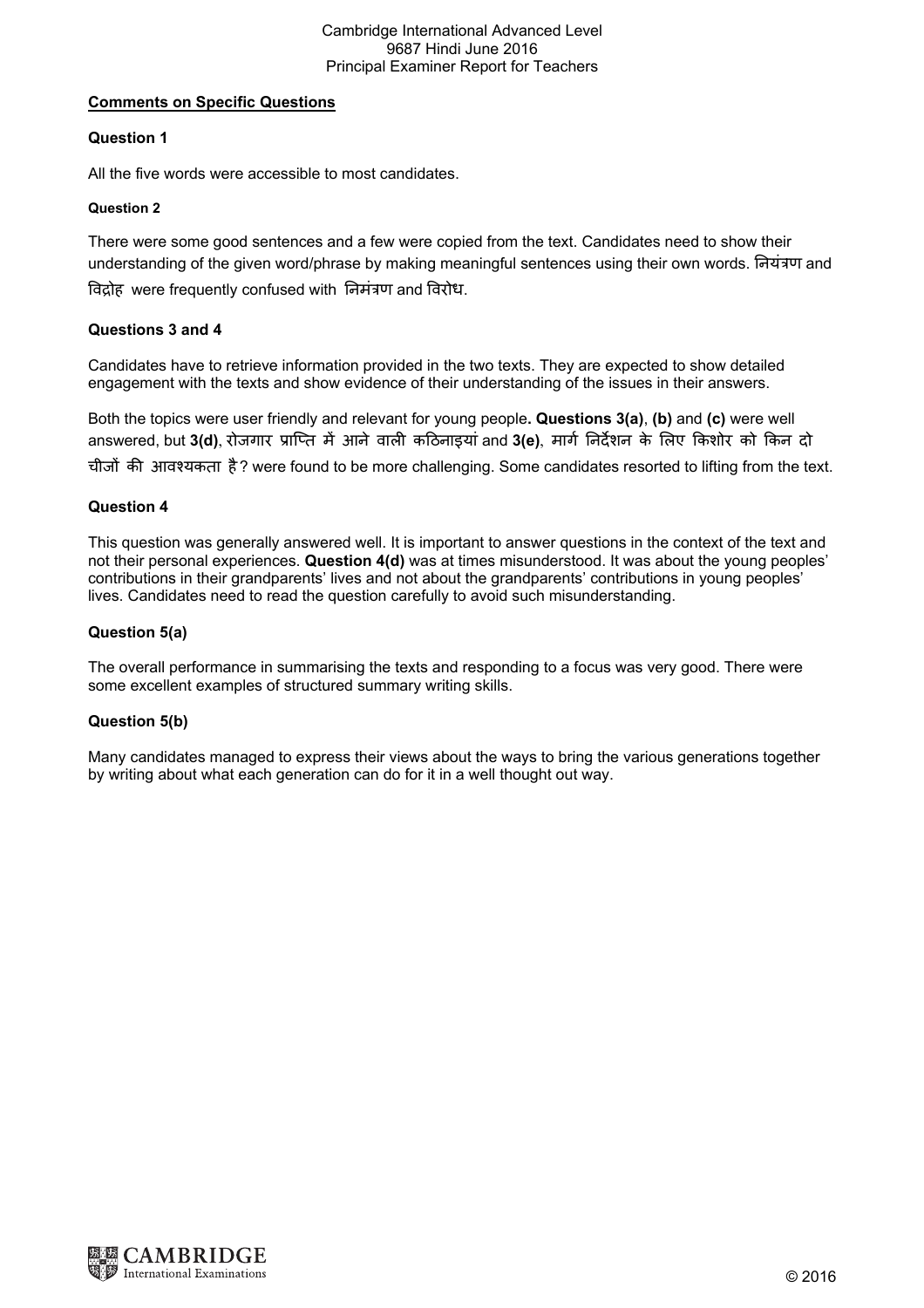# **HINDI**

**Paper 9687/03 Essay** 

## **Key messages**

In order to do well in this examination, candidates should:

- make a range of relevant points and develop them into an argument
- expand on points to an appropriate extent without deviation from the topic
- check written work thoroughly to avoid errors of spelling and grammar.

#### **General comments**

Generally, the candidates seemed well prepared for the examination. In the strongest responses, candidates showed a great understanding of the question, an ability to develop a relevant argument and were able to draw conclusions in reasonably correct language with some attempt at varied vocabulary and idioms. Some essays did not adhere closely to the question and were what seemed to be pre-prepared essays vaguely related to the topic, with some attempt to argue relevantly. Some essays lacked a send of focus or direction and the lack of structure weakened the argument.

#### **Comments on specific questions**

#### **Question 1**

Candidates were required to write about the challenges faced by the young generation with their coeval expectations and their ambitions. Some of the candidates did not understand the word used in Hindi for coeval, therefore, they could not develop their answers well. The best responses developed balanced arguments on the topic.

#### **Question 2**

This topic was on the various mediums of communication. Specifically the question dealt with the good and bad influences of television, print media like newspapers and social media like Twitter, Facebook etc. Many candidates attempted this question. Most of the answers were well developed and recounted the positive and negative effects of different forms of media. While discussing the negative impact of these forms of communication, a few candidates highlighted certain legitimate concerns and how it can have an adverse impact on their education.

#### **Question 3**

This question was on the topic of education. The focus of the question was on how education provides support to develop a person's potential. This question was also attempted by several candidates. Most candidates gave some good responses with some very strong reasons in favour of education. Some candidates developed their answers on the basis of individual qualities and related those qualities to the success of an individual in their professional world.

#### **Question 4**

This year's topic of technology and new technical methods was attempted by a number of candidates. However, it was clear that those candidates who attempted this question were not aware of gene technologies, therefore, they were not able to fully develop their answers.

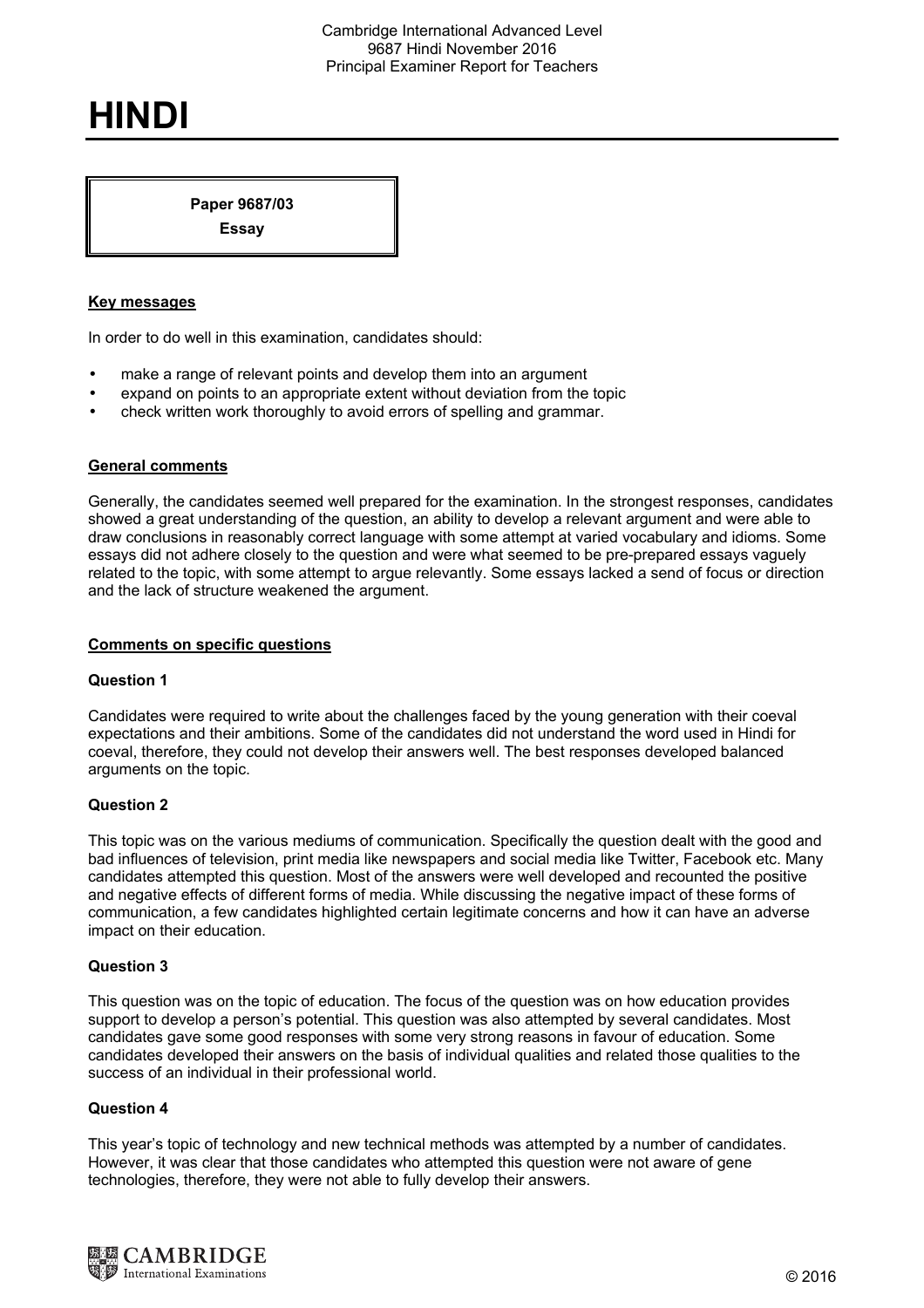## **Question 5**

This question was focused on the topic of the environment and it clearly asked about the initiatives taken up by people to protect the environment as opposed to the government's initiatives. This question was also attempted by many candidates. However, not every candidate's answer was focused on the question. Some candidates while writing their essays on this topic discussed the types of pollution and how it should be controlled. The strongest responses focused on the aspect of how citizens can contribute to controlling these different forms of pollution to save the environment.

## **Quality of Language**

In many essays, there were problems with the accuracy of grammar and spelling.

Several essays showed that candidates don't know how to change Hindi nouns from singular to plural in a sentence, for example, often noun was mentioned in plural when it was not required like मुनष्य was written as मनुष्यों and सड़क was written as सड़कों.

Spelling errors were seen, for example, 'कभी कभार' was written as 'कबी कबार'. Also, the letter 'Ra' was written incorrectly as a conjunct. In some responses, the number of errors affected the reading and understanding of the essays as well.

Lastly, the style of writing in some essays showed that candidates are thinking in English while writing in Hindi. Therefore, the sentence constructions were exact translations of English phrases, for example, phrase like 'नहीं मिलते हैं' is an exact translation of a phrase 'you don't get it'. However, the same phrase in Hindi might not work with every sentence and can be written either 'नहीं होते हैं' or 'और नहीं पाए जाते हैं'.

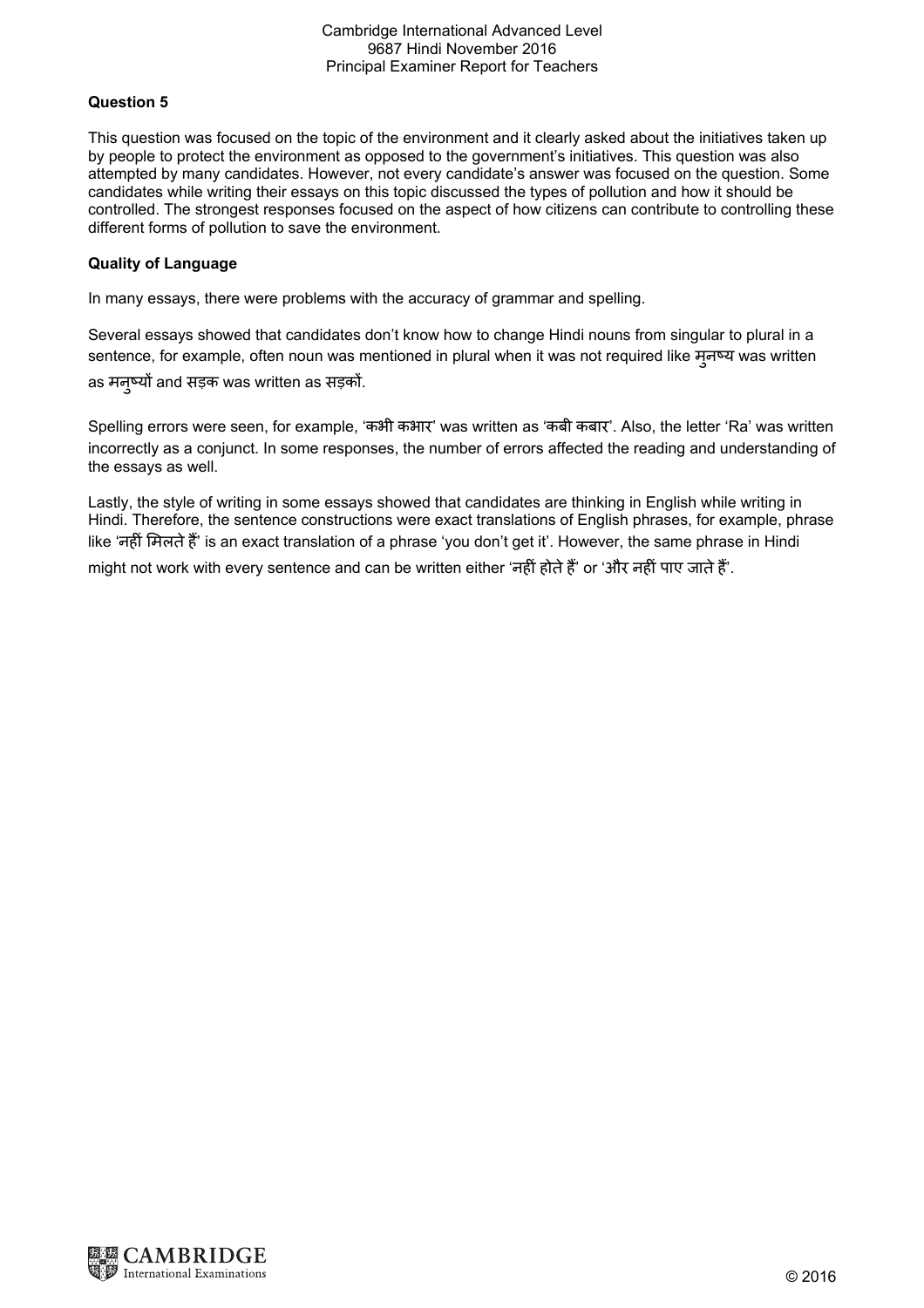# **HINDI**

**Paper 9687/04 Texts** 

**Key messages** 

In order to do well in this examination, candidates should:

- answer the required number of questions, in accordance with the instructions provided on the front cover of the examination paper;
- plan their work carefully;
- focus on the specific question asked rather than on re-telling the story.

#### **General comments**

A wide range of performance was seen. Whilst some candidates adhered to the rubric, other candidates infringed it by attempting to answer both parts (a) and (b) of the same set text. Candidates should be reminded that if they answer both (a) and (b) they will be awarded marks for only one of them.

To improve, candidates need to focus on how to structure an answer in a logical fashion and in close association with the demands of the question. Candidates should be encourage to dissect each question, and work out what the answer should be. Some candidates did not understand some of the questions in full and offered pre-learned answers which lacked relevance.

#### **Comments on specific questions**

#### *Section A*

#### **Question 1**

- **(a)** The extract from Surdas' 'Vinaya & Bhakti': the best candidates were able to explain each couplet, and their underlying meaning, but some candidates demonstrated a basic understanding.
- **(b)** In this comparative analysis of Surdas and Tulsidas, most candidates could have improved on demonstrating their understanding of 'kavitva shakti'. The differences in the poetic craft of the two poets was challenging for most candidates.

#### **Question 2**

- **(a)** This was a popular question. Some candidates found each stanza of the poem difficult to analyse. However, many candidates got the message of the poem alright.
- **(b)** Performance on this question was generally weak.

#### **Question 3**

- **(a)** A very popular question. Although not everyone was able to describe the context, they were able to demonstrate their familiarity with the text.
- **(b)** Another popular question. Generally, the performance was good.

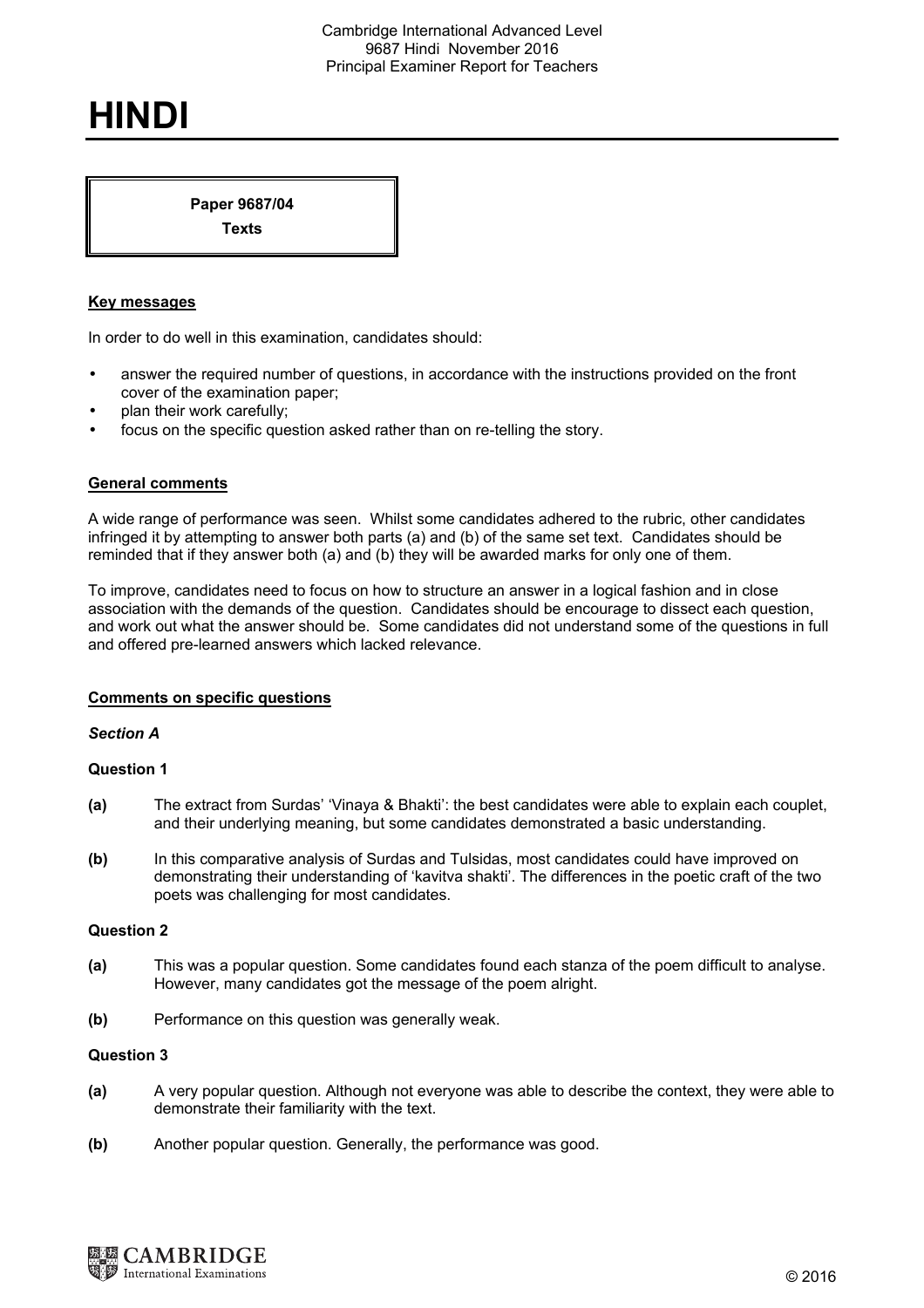## *Section B*

#### **Question 4**

- **(a)** A very popular question. Some answers were written with good understanding, passion and good competence. The extremely good answers were very well argued and focussed on each part of the question.
- **(b)** A small number of candidates answered these questions. Responses were reasonably successful.

## **Question 5**

- **(a)** Those candidates who answered this question were able to demonstrate a fair knowledge of the story.
- **(b)** A very popular question. Premchand's story also generated a lot of passion and responses were generally successful.

## **Question 6**

**(a)** and **(b)** A small number of candidates answered these questions. Responses were reasonably successful.

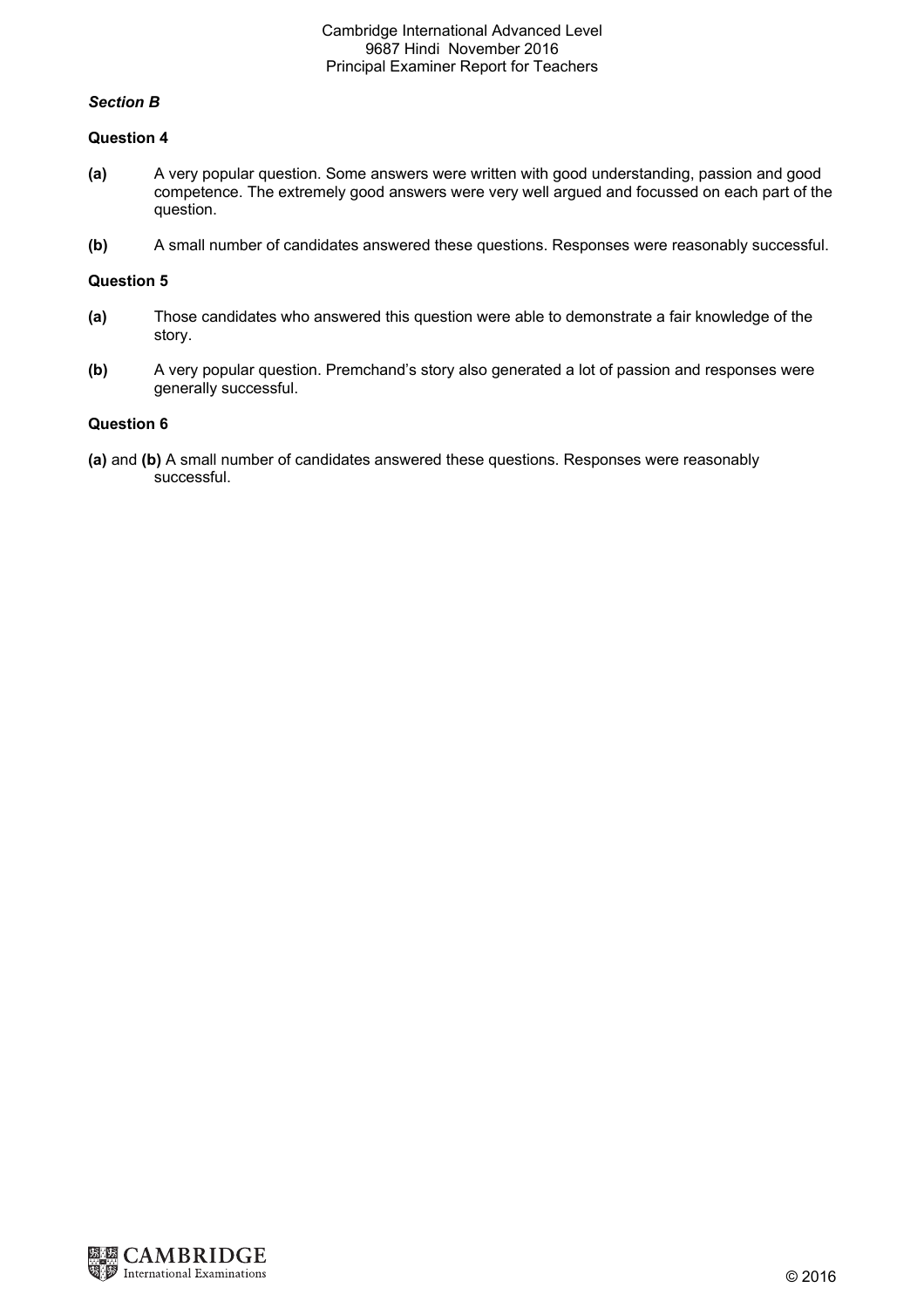# **HINDI**

**Paper 9687/05 Prose** 

## **Key messages**

In order to do well in this examination, candidates should:

- check sentences carefully to ensure that they are grammatically correct, paying particular attention to the accurate use of verb forms and gender agreements.
- use correct syntax;
- check spellings carefully.

### **General comments**

In general, most candidates performed well on this paper and their performance demonstrated a wide range of ability.

General areas for improvement include use of syntax, correct spelling and grammatical accuracy.

Candidates should be reminded to write in an appropriate register and avoid colloquialisms.

Candidates would well be advised to allow a few minutes at the end of the exam to go and review their translation for any possible mistakes and to make sure that the translated sentences make sense.

#### **Comments on specific aspects of the translations**

Below are some examples of candidates' incorrect answers with the accepted answer and the nature of the error;

| To translate                                         | <b>Candidates' responses</b> Accepted answers |                                | <b>Nature of error</b>                      |
|------------------------------------------------------|-----------------------------------------------|--------------------------------|---------------------------------------------|
| At the station                                       | स्टेशन में / पर                               | स्टेशन पर                      | कारक (case) error                           |
| phoned my wife--- अपने पत्नी को                      |                                               | अपनी पत्नी को                  | Pronoun case error                          |
| --- to tell that my<br>train was delayed             | मेरी गारी देर से<br>आएगा<br>---मेरा त्राण     | ----देर से आयेगी               | <b>Etymological and</b><br>gender error     |
| I bought a<br>magazine from<br>a stall               | --एक पत्रिका खरीदा                            | एक पत्रिका खरीदी<br>पत्रिका is | gender mistake<br>feminine gender           |
| I ordered  and<br>small packet of<br><b>biscuits</b> | एक छोटा पुरिया                                |                                | Etymological error पैकेट is<br>correct word |